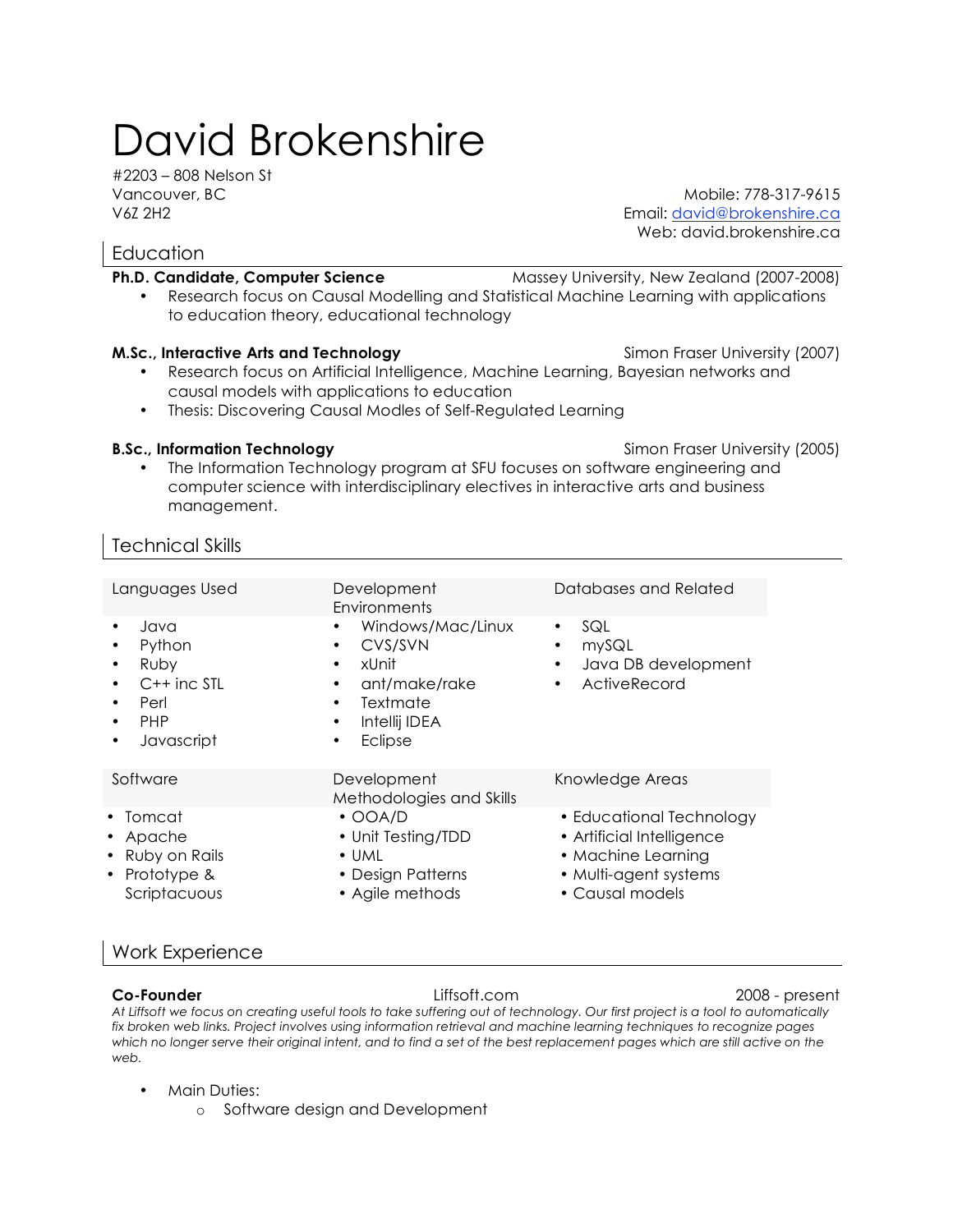- o Information retrieval research
- o Evangelism
- Key Achievement:
	- o Implementation of advanced document similarity comparison technique
	- Technical Environment:
		- o Java, Python, C, Octave/Matlab on OS X and Linux(Debian)

#### **Lead Developer** SPARC ePortfolios Project 2007

*Research project focused on creating simple tools for building student portfolios and evaluating educational consequences. I was responsible for redesigning the back end, doing Java Swing development and managing two coop students.*

- Main Duties:
	- o Software design and Development
	- o Managing co-op students
- Key Achievement:
	- o Completed redevelopment on schedule with improved performance and reliability
	- Technical Environment:
		- o Java, Ruby, Ruby on Rails, mySQL, Linux/Mac/Windows

### **Teaching Assistant** ITEC 425 – Web Centered Technologies 2006

*Fourh year course introducing students to web development technologies.* 

- Main Duties:
	- o Creating and grading assignments
	- o Mentored students
- Key Achievement:
	- o Created assignments designed to foster quality development
- Technical Environment:
	- o Perl, XML and XSLT, Java (J2EE and JWS)

#### **Java UI Developer** SPARC ePortfolios Project 2005

*Research project focused on creating simple tools for building student portfolios and evaluating educational consequences. I participated in the technical design and implementation of a new Java based GUI.*

- Main Duties:
	- o Responsible for software design and implementation of Java Swing GUI utilizing SOAP and AXIS to connect to back end.
- Key Achievement:
	- o Implemented GUI
	- o Conducted tests with users
- Technical Environment:
	- o Java, Swing, AXIS, SOAP, Oracle, Linux/Windows/Mac

#### **Research & Development** Interoperable User Modelling 2003-2005 2003-2005

*Research project created during my undergraduate degree, with work partially funded by the LORNet and Learning Kit research programs, to address problems in user modelling with an architecture for allowing interoperation and data sharing between user models. The project was under my direction with input from a faculty supervisor who provided guidance and funding.*

- Main Duties:
	- o Researching techniques used in user modeling
	- o Software design and development
	- o Writing and presenting research papers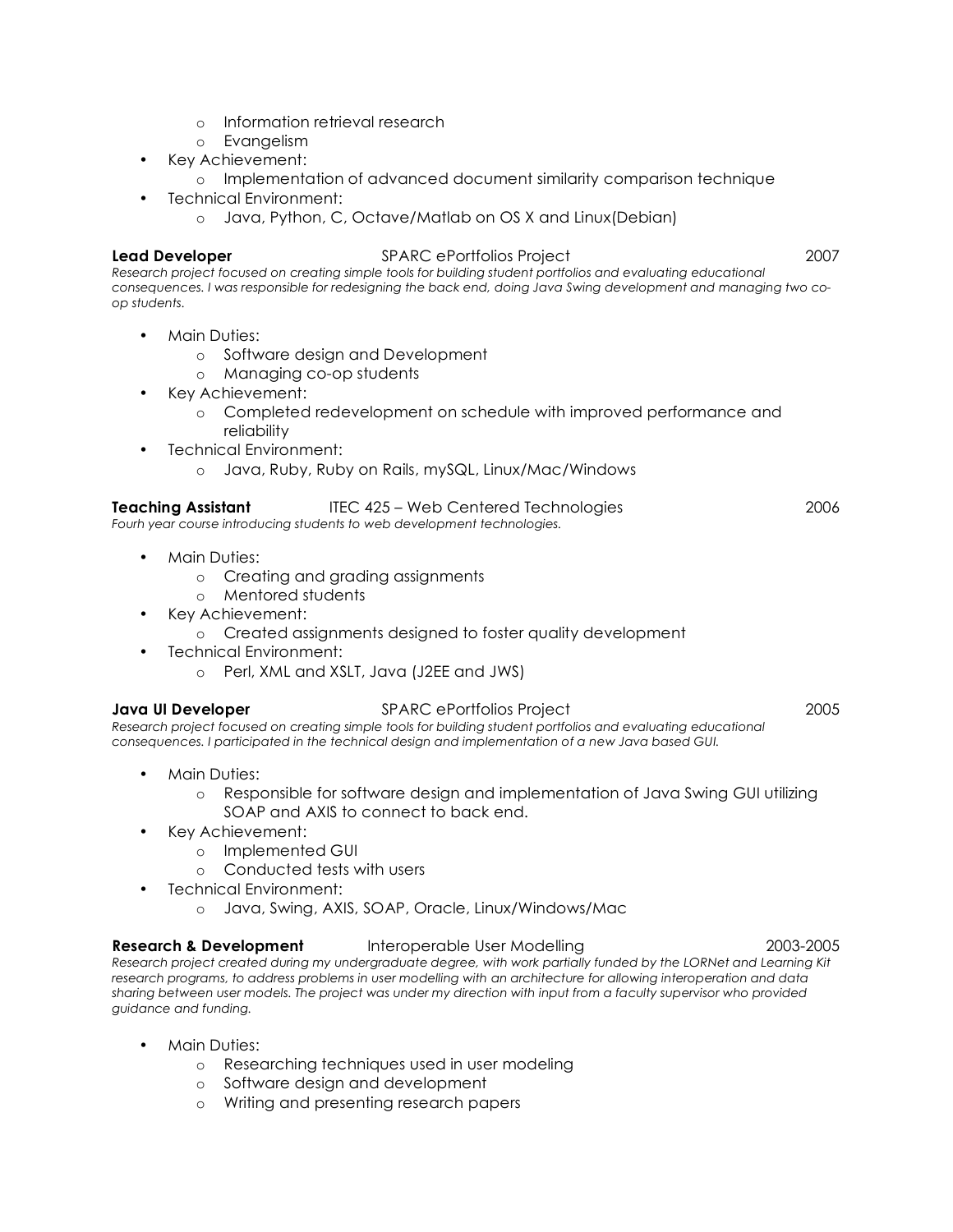- Key Achievements:
	- o Identified problem inhibiting research in user modeling and created original design for solving interoperability problem
- Technical Environment:
	- o Java, JADE/FIPA agent development environment, RDF/OWL ontologies

#### **Lead Software Engineer** SCORMIT Project 2003

*University Industry Liason funded creating a tool to automatically collect legacy eLearning content from the web and package it according to the SCORM standard, allowing its use in modern Learning Management Systems. As a software engineer I was responsible for all development aspects including design, development, documentation, and testing.*

- Main Duties:
	- o Designing software to meet business requirements
	- o Software development
- Key Achievement:
	- o Implemented new functionality for recognizing portions of learning content to be automatically marked up and packaged
- Technical Environment:
	- o Python, XML/XSLT, SCORM, IEEE LOM, Windows XP

#### **Software Engineer** Learning Kit 2003-2004

A Canadian government funded research project creating software tools to improve learning and self-regulation of *students. I was responsible for development and documentation of UI elements.*

- Main Duties:
	- o Development of UI components using Java Swing
	- o Writing technical documentation
- Technical Environment:
	- o Java, Mac OS/X & Windows XP

### **C++ Software Developer** SFUnleashed RoboCup AI Soccer Team 2001-2003

*SFUnleashed was a AI soccer team participating in the Robocup AI league to develop new AI techniques to solve the grand challenge of robots playing soccer against expert humans. I was the initial developer on the project.*

- Main Duties:
	- o Researching agent localization, cooperation and strategy
	- o Running experiments and statistical analysis
	- o Performance sensitive C++ software development
- Key Achievements:
	- o Took project from set up including selecting code base, technology, design, to deployment and mentoring of new developers
- Technical Environment:
	- o C++, Linux, X11

## Selected Publications

**David Brokenshire** and Vive Kumar (2008). *Causal Models for Educational Technology*. *The 8th IEEE International Conference on Advanced Learning Technologies*, Santander, Spain, July 2008.

Pat Lougheed, **David Brokenshire**, Vive Kumar, and Marek Hatala (2006). *Moving legacy learning content to SCORM: SCORMit!* International Conference on SCORM. Taipei, Taiwan, 2006.